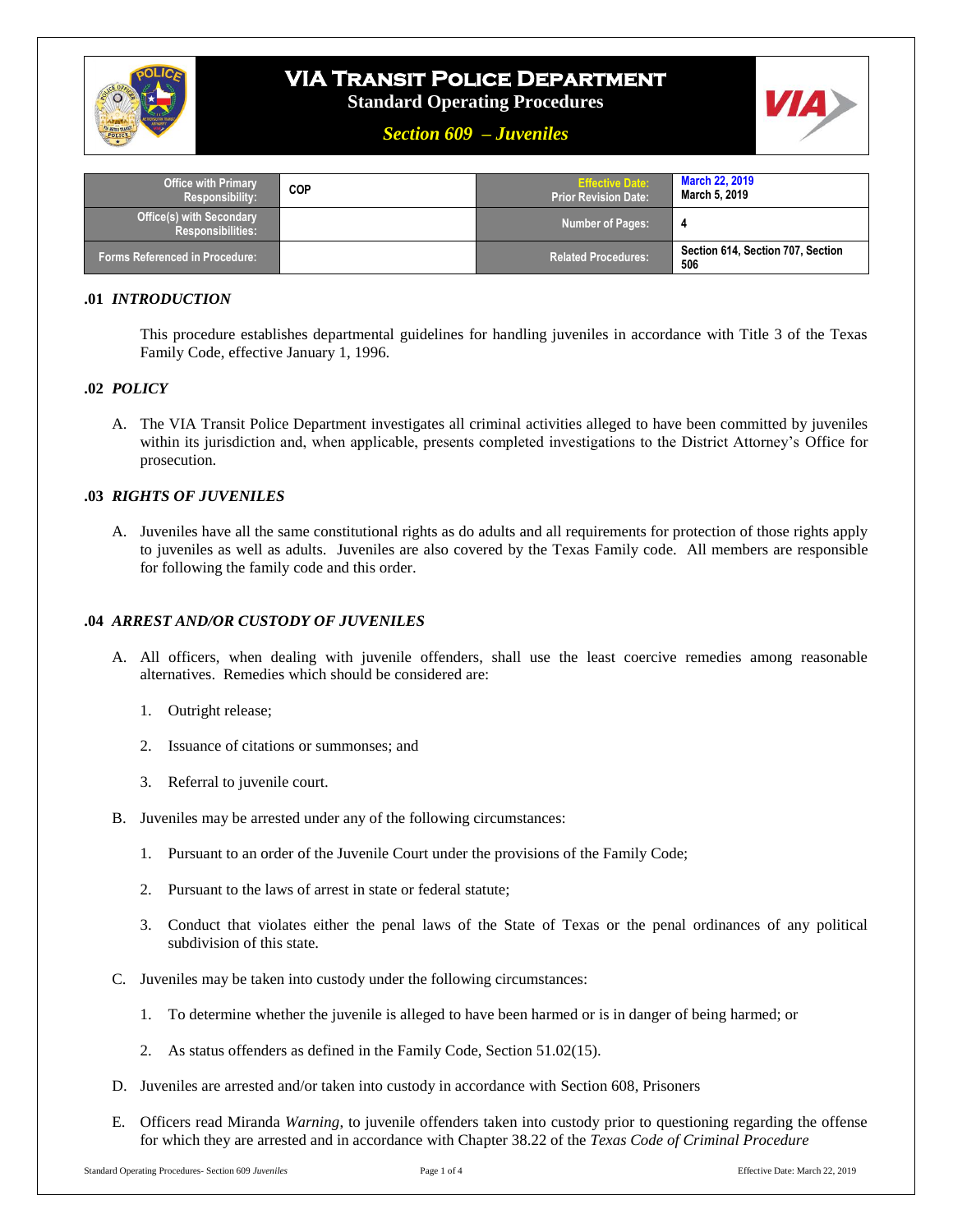



- F. A child under ten (10) years of age who is taken into custody for committing a criminal offense cannot be detained for investigative purposes without permission from the child's parent, custodian or guardian.
	- 1. If permission is not granted, the child is released to the custody of a parent, custodian or guardian, with a copy of the report sent to the Juvenile Probation Department and the VTPD Criminal Investigation Division.
	- 2. If a parent, custodian or guardian cannot be located, the child is returned to the Bexar County Juvenile Detention Center. The officer shall prepare the appropriate reports, documenting how he determined the age and identity or attempted to determine the age and identity of the underage child and the actions taken in attempting to locate a parent, custodian or guardian. Copies of the reports are routed to the appropriate followup unit.
- G. Juveniles arrested and/or taken into custody, if not released through a field release, are immediately returned to the Bexar County Juvenile Detention Center for processing. A juvenile's parent, custodian, or guardian is notified of the arrest as soon as the arresting officer is able.
- H. Juveniles booked into the Bexar County Jail by mistake are released immediately and referred to the Bexar County Juvenile Detention Center
	- 1. A certificate of birth or a certified copy is presented;
	- 2. A baptismal certificate is presented, with two (2) sworn affidavits certifying the date of birth; or
	- 3. The juvenile's age has been previously certified.
- I. Adults taken into custody for outstanding juvenile warrants are transported to the Bexar County Juvenile Detention Center.

#### **.05** *FIELD RELEASES OF ARRESTED JUVENILES*

- A. A field release from custody is made whenever possible. Field releases are made when the officer believes it would be in the best interest of the juvenile and the State of Texas.
- B. Officers conduct a warrant and missing persons check on all juveniles prior to a field release. When juveniles are active on warrants or reported missing, they are handled in accordance with Section .03 of this procedure.
- C. Juveniles may be issued misdemeanor citations for Class C misdemeanor offenses in accordance with Section 507, *Misdemeanor Citation Release*. The letter "J" signifying Juvenile is written in the upper right-hand corner of the citation.
- D. During school hours, juveniles who have been detained for curfew or other Class C misdemeanor offenses, and for whom field releases are used, are returned to the school they are attending. A copy of the curfew violation is routed to the Juvenile Probation Department.
	- 1. If the juvenile has been expelled from school, the juvenile is released to a parent, custodian, or guardian.
	- 2. If the parent, custodian, or guardian cannot be located, the juvenile is taken to the Bexar County Juvenile Detention Center.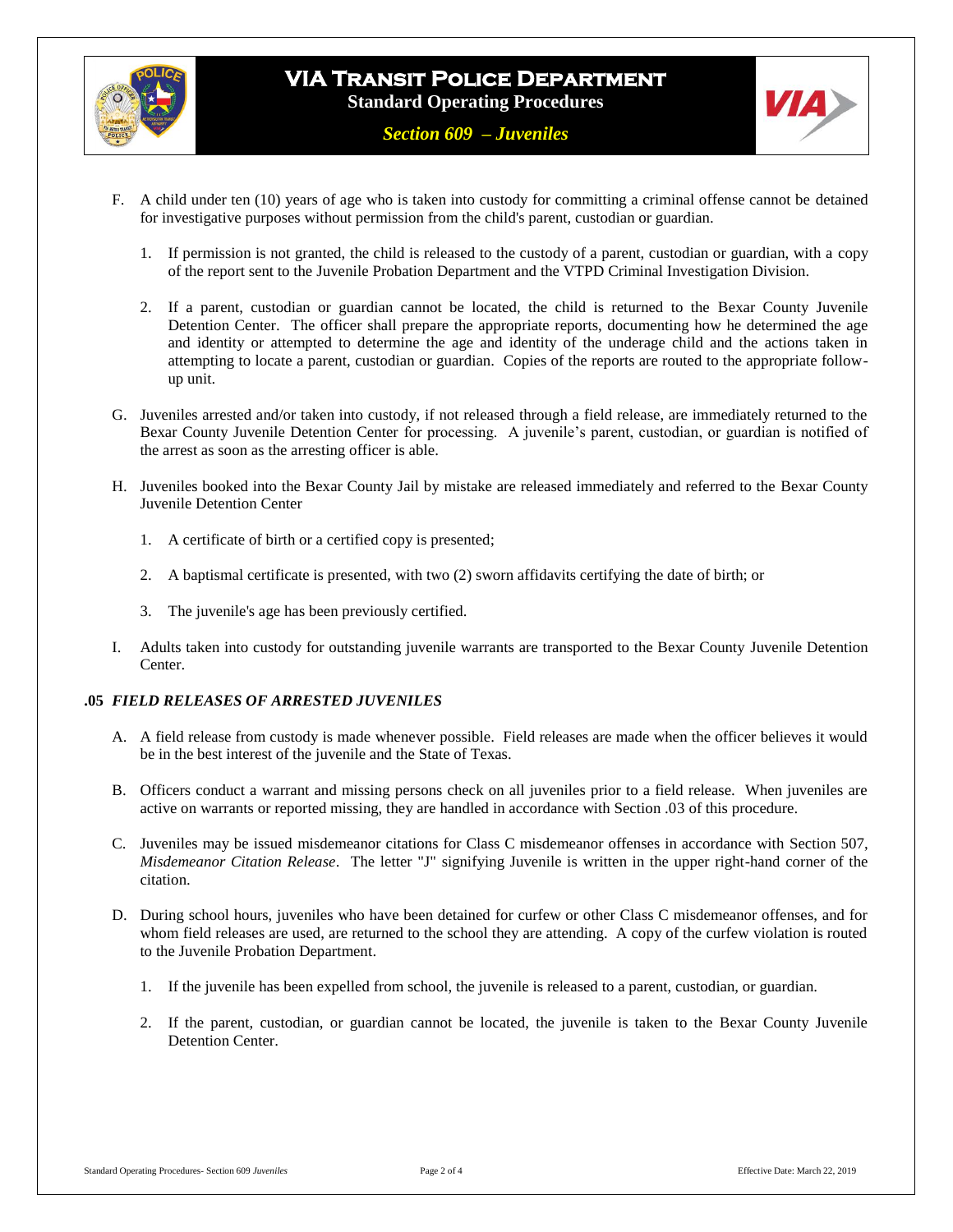



- E. Juveniles are released to other agencies under the following circumstances:
	- 1. For care and protection of the child taken in custody;
	- 2. The child is asking for assistance, aid, help, or guidance in criminal or civil matters the agency can provide;
	- 3. Another law enforcement agency has jurisdiction over the child, as provided by the Texas Family Code; or
	- 4. The Bexar County Juvenile Detention Center for processing through the Juvenile Court.

### **.06** *JUVENILE TRAFFIC VIOLATORS*

- A. Juveniles charged with traffic offenses are issued traffic citations, and
	- 1. Released at the scene if safe to do so and they have a valid driver's license in their possession;
	- 2. Released to the custody of a parent, custodian, or guardian; or
	- 3. Returned to the Bexar County Juvenile Detention Center if unable to locate a parent, custodian, or guardian.
- B. The release of a juvenile, at the officer's discretion, to the custody of a parent, custodian, guardian, adult relative, or other responsible adult is documented in a written report.

## **.07** *JUVENILES DRIVING WHILE INTOXICATED*

- A. Juveniles suspected of driving while intoxicated or under the influence are handled in accordance with Section 614, *Driving While Intoxicated.*
- B. Juveniles detained for the offense of D.W.I. are transported to the Bexar County Juvenile Detention Center. after any chemical or associated tests have been administered.

#### **.08** *FINGERPRINTS, PHOTOGRAPHS, STATEMENTS, AND EYEWITNESS IDENTIFICATIONS*

Fingerprints, photographs, statements, and all eyewitness identifications, except formal and informal field identifications as defined in Section 707, *Eyewitness Identification*, are permitted only in accordance with the Texas Family Code and after the juvenile has been returned to the Bexar County Juvenile Detention Center.

#### **.09 SEARCHING AND** *TRANSPORTING JUVENILE PRISONERS*

Juvenile prisoners are searched and transported in accordance with Section 608, *Prisoners*.

# **.10** *INJURED OR SICK JUVENILE SUSPECTS*

Injured or sick juvenile suspects are handled in accordance with Section 608, *Prisoners*.

#### **.11** *DISPOSITION OF JUVENILES IN NON-ARREST SITUATIONS*

- A. When a juvenile is in the company of an arrested adult, the arresting officer assesses the situation and uses his judgment and discretion as to the most expedient manner to return the juvenile to the custody of his parent, custodian, or guardian, or responsible adult at home. Factors taken into consideration are age, mental or physical competence, time of day, distance from home, and availability of a responsible person to assume custody.
- B. If proper arrangements cannot be accomplished at the scene, the officer: